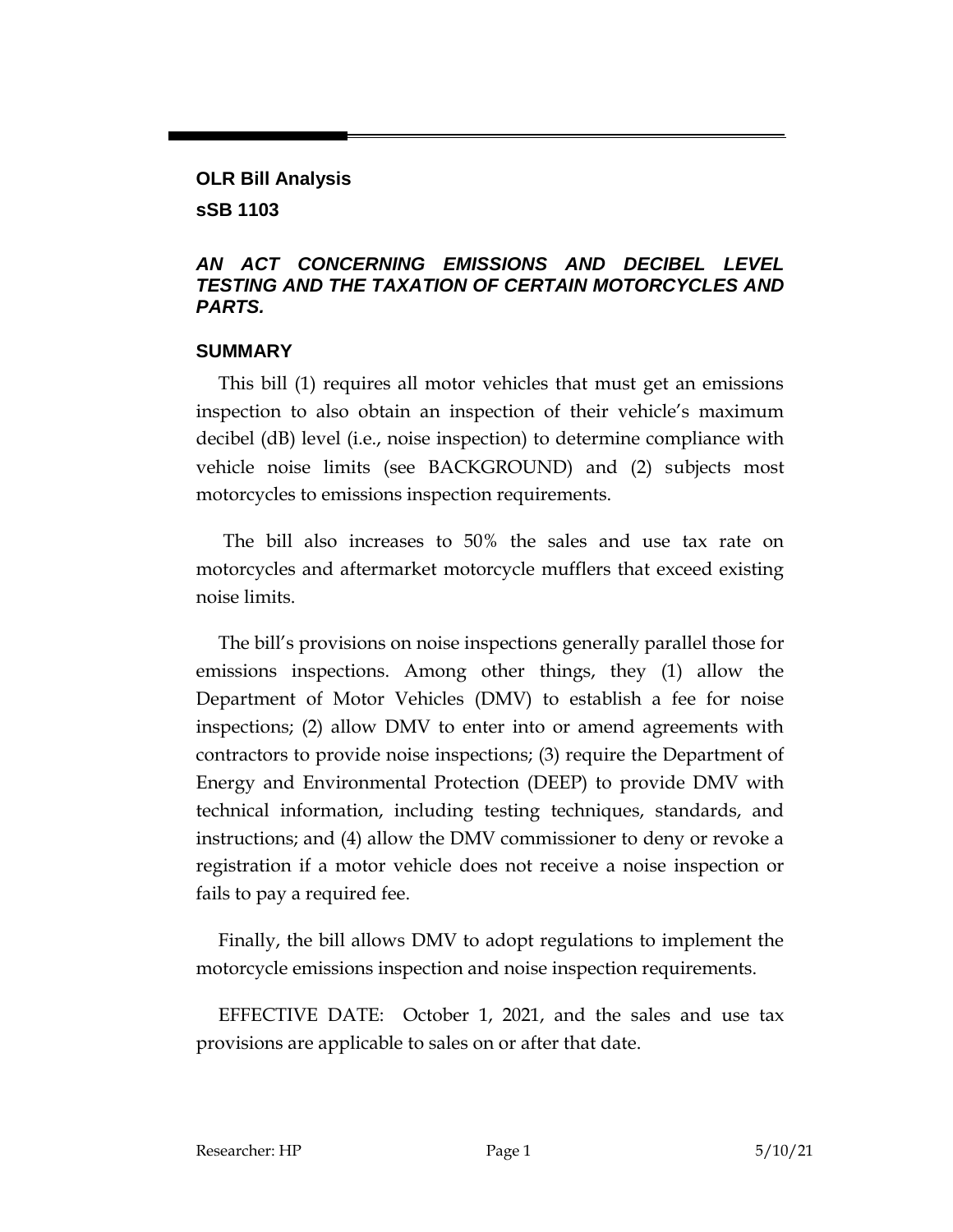#### **§§ 1-6 — MOTORCYCLE EMISSIONS INSPECTIONS & MOTOR VEHICLE NOISE INSPECTI0NS**

#### *Motorcycle Emissions Inspections (§ 1)*

The bill eliminates the general emissions inspection exemption for motorcycles, thus subjecting most motorcycles to biennial emissions inspections. As under current law for other motor vehicles, motorcycles four or fewer model years old are exempt from inspection.

#### *Motor Vehicle Noise Level Inspections (§§ 2(a), 3(b) & (c))*

The bill requires each motor vehicle that must have an emissions inspection to also get a noise inspection when it is presented for an emissions inspection. The bill caps the maximum decibel level for a motor vehicle at the existing state's noise limit, when it is measured using procedures in existing law (see BACKGROUND).

*Prohibitions.* The bill prohibits vehicles subject to noise inspections from being driven in the state without being tested in accordance with the schedule the commissioner prescribes.

The bill also (1) prohibits motor vehicle dealers from selling any vehicle that has not had a noise inspection or met the noise limit requirements and (2) specifically prohibits people, firms, and corporations from driving or allowing to be driven a motor vehicle that has not received a noise inspection and found to be in compliance with the noise limits. Violations of either of these provisions are infractions, but the fine for a first violation is \$50.

Existing law already prohibits selling new vehicles that produce a maximum decibel level that exceeds the law's noise limit (CGS § 14- 80a).

*Registration Penalties.* The bill allows the DMV commissioner to deny a registration issuance or renewal or revoke an existing registration if a motor vehicle does not receive a noise inspection as required or fails to pay the required fee.

*Waivers and Retests.* The bill allows the DMV commissioner to do the following:

Researcher: HP Page 2 5/10/21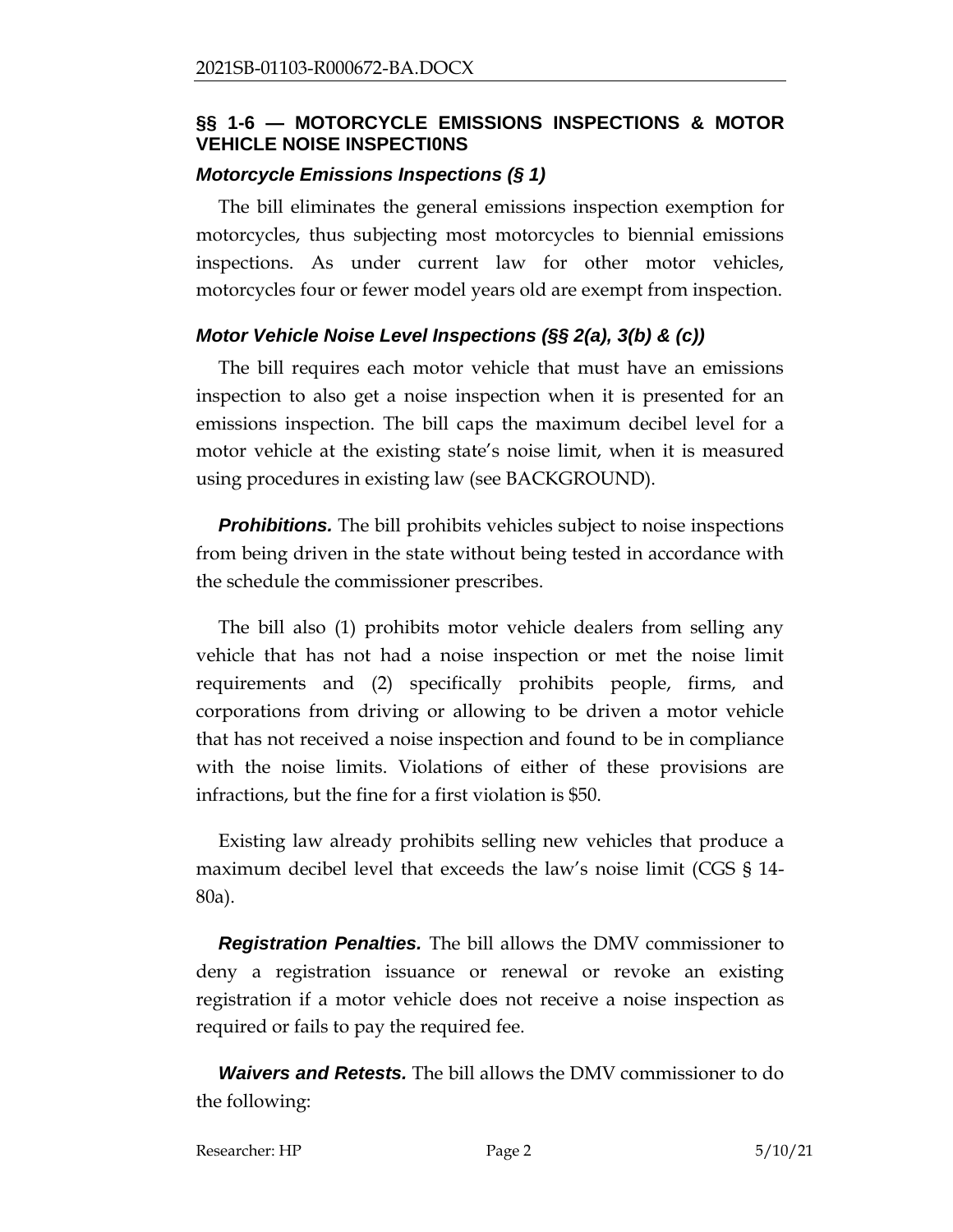- 1. grant waivers from complying with the standards for vehicles that fail the inspection and require repair costs that the commissioner determines are unreasonable;
- 2. determine compliance of a vehicle that fails a noise inspection retest using a complete physical and functional diagnosis and vehicle inspection showing that no additional noise-related repairs are needed; and
- 3. grant one extension, for up to two years, for obtaining needed repairs if the owner has economic hardship.

# *DEEP Standards and Technical Information (§ 2(b))*

The bill requires the DEEP commissioner to consult with the DMV commissioner and provide DMV with technical information, including testing techniques, standards, and instructions for (1) motorcycle emission control features and equipment and (2) motor vehicle noise inspections. The standards must be (1) consistent with federal law and applicable DEEP regulations and (2) periodically reviewed and, if necessary, revised by DEEP to achieve the inspection programs' objectives. DEEP already does this for the existing emissions inspection program.

# *Agreements With Contractors (§ 2(c))*

The bill allows the DMV commissioner to enter into a negotiated inspection agreement with one or more independent contractors, in accordance with the existing emissions inspection law, to provide for leasing, constructing, equipping, maintaining, or operating a system of official emissions inspection stations in numbers and locations as needed to provide (1) motorcycle owners reasonably convenient access to inspection facilities and (2) motor vehicle owners reasonably convenient access to noise inspection. The commissioner may also amend existing agreements to allow emission facilities to provide emissions inspections to motorcycles and noise inspections to all motor vehicles. All contractors and inspection facilities must comply with applicable provisions in the emissions inspection laws.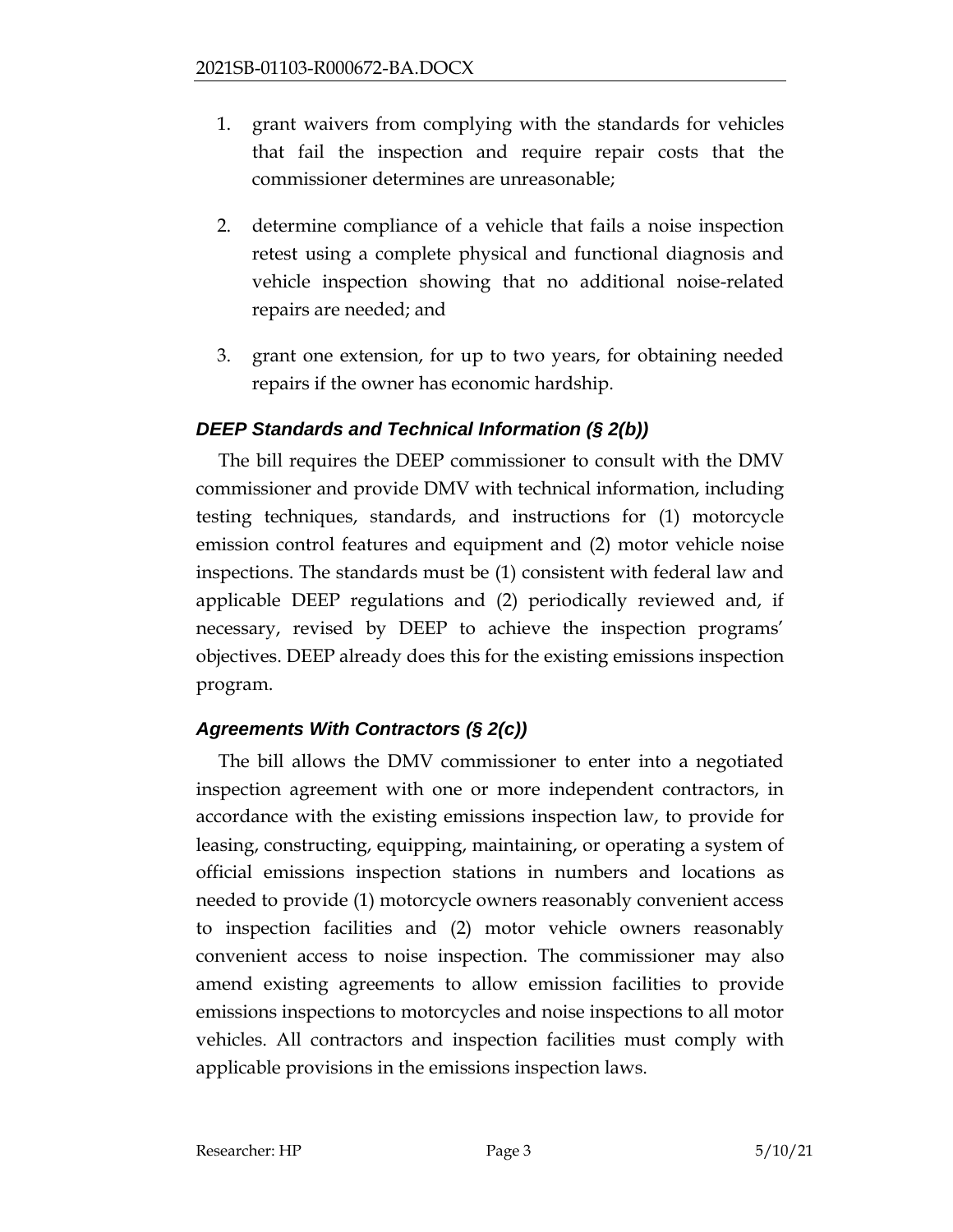### *Testing Fees (§ 2(d))*

The bill requires the DMV commissioner, with the Office of Policy and Management secretary's approval, to establish and modify motorcycle emissions inspection or reinspection fees, which may not exceed \$20 each. (This is the same fee amount available under the existing emissions inspection law, and in practice, the fee is \$20.)

The bill also allows the commissioner to establish and modify an additional fee for motor vehicle noise inspection, as long as it does not exceed the emissions test fee.

Under the bill, the fees must be paid as the commissioner prescribes. And if the inspection programs' costs, including administrative costs and payments to contractors, exceed fee income, the state must cover the excess costs.

*Late Fees and Reinspection After Repair.* The bill applies the same late fees (\$20) and reinspection requirements to motorcycle emissions inspections that apply to existing emissions inspections. (It is unclear whether these apply to noise inspections.)

# *Liability (§ 4)*

The bill extends to motorcycle emissions inspection and motor vehicle noise inspection violations certain liability provisions that apply to existing emissions inspection violations. Specifically, it makes anyone who knowingly or negligently violates the bill's inspection requirements or a related regulation, order, or permit issued by DEEP, liable to the state for the state's reasonable costs to detect, investigate, control, and abate the violation. A violator is also liable for (1) the state's reasonable costs to restore natural resources to their condition before the violation or (2) damages caused by the violation.

# *Civil Penalties (§ 5)*

Existing law requires the DEEP commissioner to adopt regulations on the civil penalties that may be imposed for causing, maintaining, or engaging in a condition that violates certain environmental laws, or associated regulations, orders, or permits. The penalty must be of an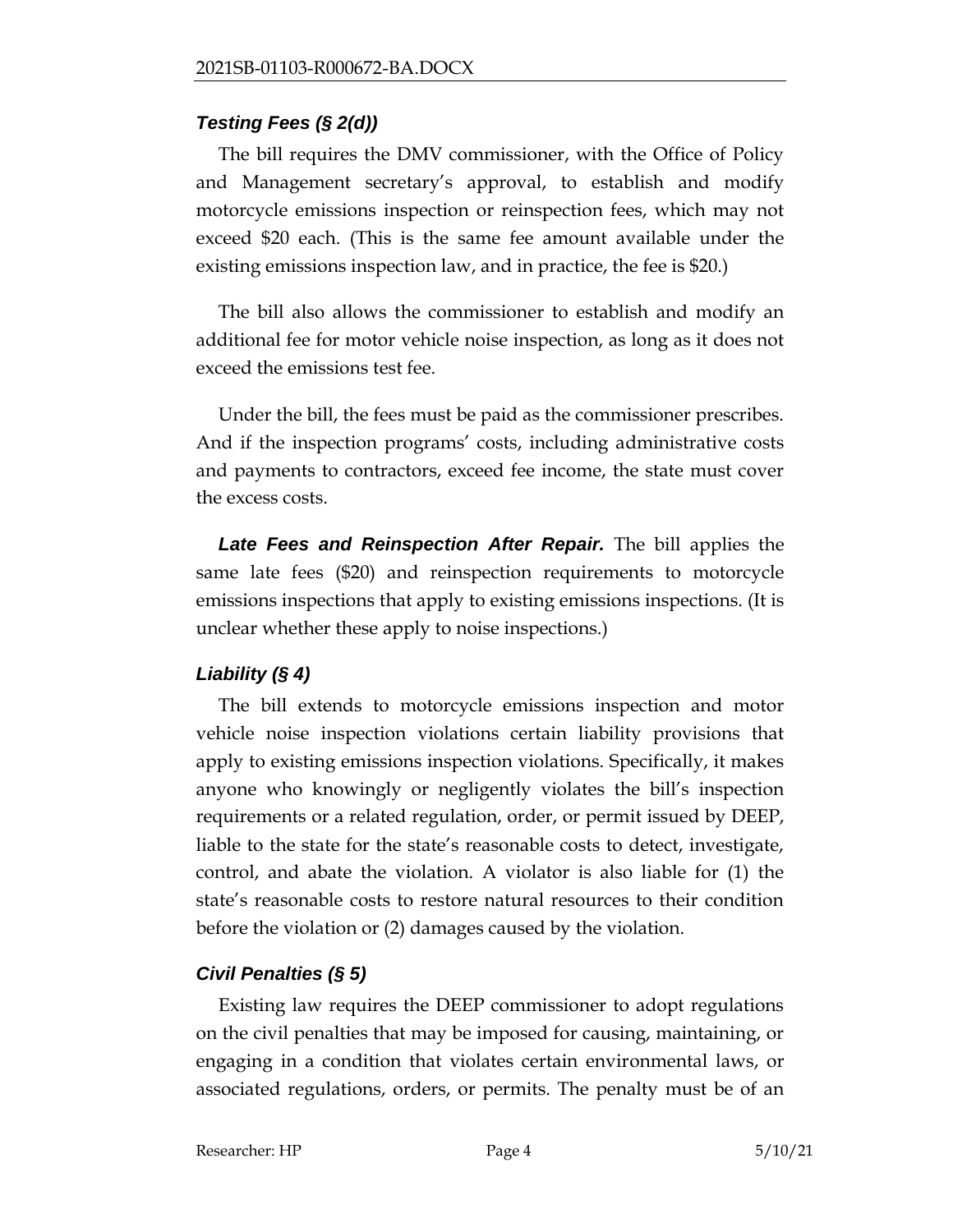amount to ensure compliance but cannot exceed \$25,000 per day. The motor vehicles emission inspection statute is already subject to this penalty provision and the bill applies it to the bill's noise inspection requirement. (DEEP has not adopted any penalty.)

## *DEEP as Agent of the State (§ 6)*

The bill makes DEEP the official agent of the state in all matters concerning noise inspections under any current and future federal laws. This provision applies under existing law to the emissions inspection statute.

### **§ 3 — MODIFYING OR REMOVING NOISE LIMITING EQUIPMENT**

In addition to existing related requirements (see below), the bill prohibits anyone from (1) failing to maintain, in good working order, any vehicle equipment or feature that limits the maximum decibel level the vehicle produces to a level at or below the law's noise limit or (2) removing, dismantling, or otherwise making the equipment or feature inoperable.

Under the bill, vehicle owners who violate these prohibitions face registration revocation, unless all parts and equipment that control noise are made operable and in good working order within 60 days after receiving a violation notice from DMV. Failing to maintain the equipment in good working order is also considered failing to comply with the bill's noise inspection requirements.

Existing law has the following related motor vehicle equipment requirements:

- 1. Motor vehicles and devices on them must be operated, equipped, constructed, and adjusted to prevent unnecessary or unusual noise.
- 2. Motor vehicles operated by internal combustion engines must have a muffler or mufflers designed to prevent excessive, unusual, or unnecessary exhaust noise.
- 3. Vehicle owners must maintain mufflers in good working order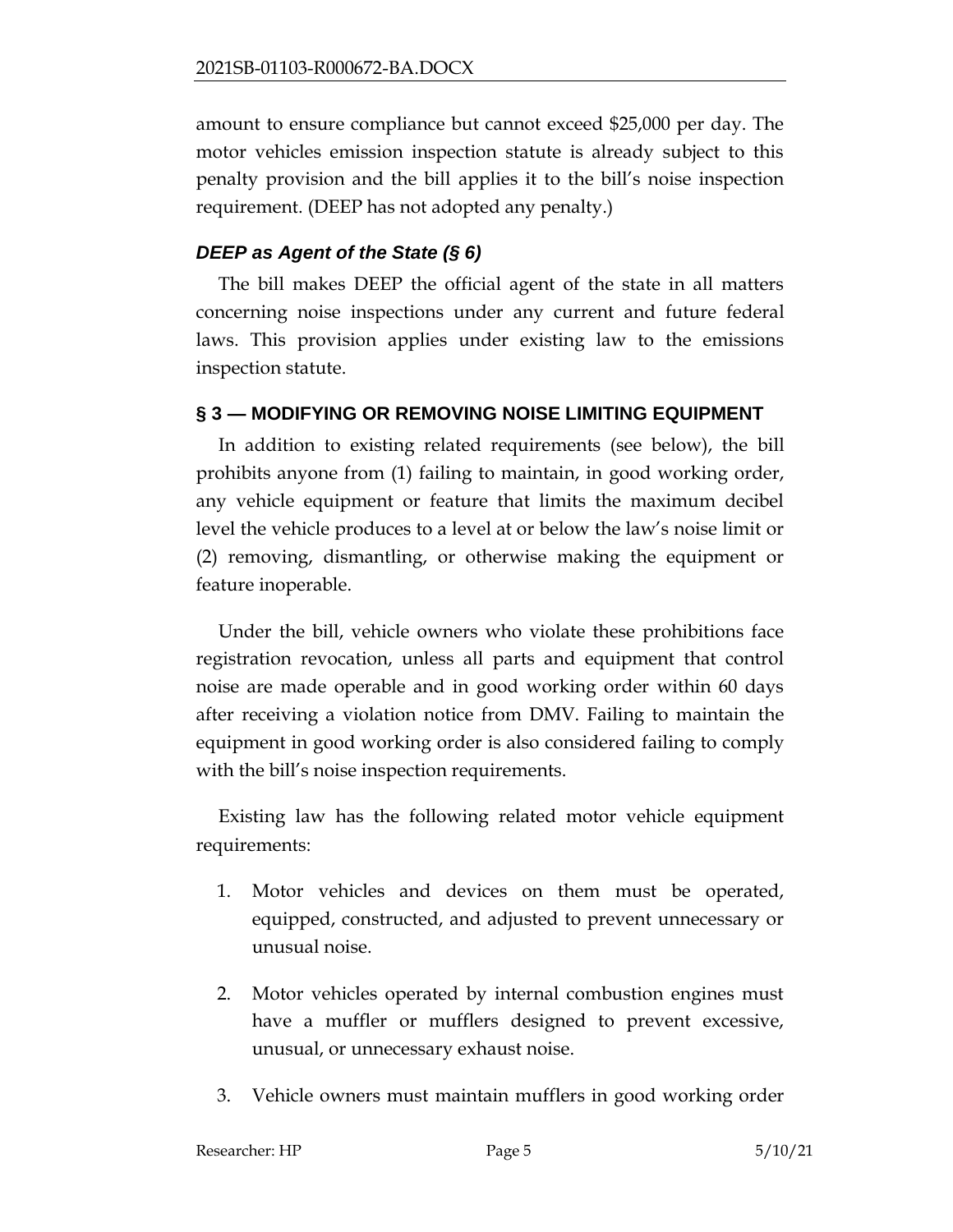and ensure that the muffler is in use when driving the vehicle.

4. No one may remove all or part of a vehicle's muffler, except to repair or replace the muffler or part to more effectively prevent noise.

By law, anyone who violates the above existing requirements faces a \$150 fine (CGS § 14-80).

### **§§ 3 & 7 — STATEMENTS OF COMPLIANCE**

The bill requires sellers of motor vehicles to provide certain statements attesting that the vehicles they sold comply with the state's noise limit. Specifically, motor vehicle dealers must include with each sales tax return provided to the Department of Revenue Services a statement attesting that each vehicle sold during the return period did not exceed the noise limit. For casual sales, the vehicle's seller must provide the purchaser with this statement, and the purchaser must include a copy of it with the use tax payment when registering the vehicle with DMV.

# **§§ 8 & 9 — SALES AND USE TAX ON LOUD MOTORCYCLES AND MUFFLERS**

### *Motorcycles*

The bill increases to 50% the sales and use tax rate on motorcycles that exceed state noise limits. Under current law, the sales and use tax rate for motorcycles is 6.35%, except for motorcycles (1) with sales prices above \$50,000, which are taxed at 7.75%, or (2) sold to certain active duty military members, which are taxed at 4.5%.

The bill also makes conforming changes to direct revenue from the tax imposed at this new rate to the Special Transportation Fund (STF). Existing law directs an increasing portion of sales tax revenue from motor vehicle sales to the STF.

### *Aftermarket Mufflers*

The bill also increases to 50% from 6.35% the sales and use tax rate on aftermarket motorcycle mufflers that exceed state noise limits. (It is unclear how a retailer would determine if a muffler would exceed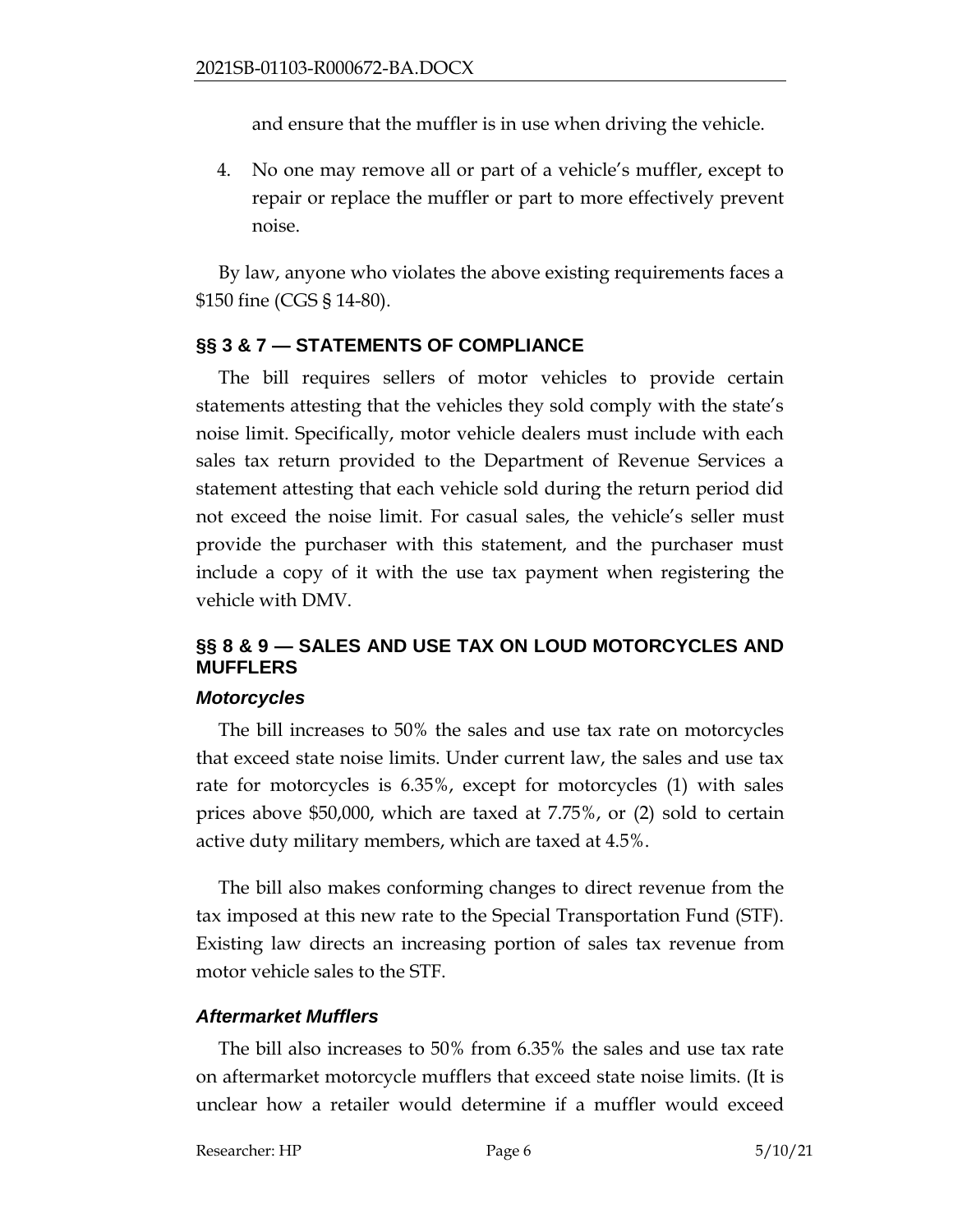these levels without it being attached to a vehicle since the maximum levels and the testing for compliance apply to operating vehicles, not specific parts.)

## **BACKGROUND**

## *Vehicles Subject to Emissions Inspections*

State emissions inspection requirements apply to all motor vehicles except the following:

- 1. vehicles with a gross vehicle weight rating (GVWR) of more than 10,000 pounds;
- 2. electric vehicles, bicycles, or foot scooters;
- 3. bicycles with motors attached;
- 4. vehicles with temporary registrations or new vehicles at the time of initial registration;
- 5. vehicles manufactured at least 25 years ago or that are four or fewer model years old;
- 6. registered vehicles that are not designed primarily for highway use (e.g., snowmobiles and dirtbikes);
- 7. farm vehicles;
- 8. diesel-powered type II school buses;
- 9. vehicles operated by dealers or repairers to and from (a) a purchase or sale location or (b) an emissions testing site; and
- 10. vehicles registered as composite vehicles (CGS § 14-164c; Conn. Agencies Regs. § 14-164c-3b).

### *Noise Limits for Motor Vehicles*

State law charges the DMV commissioner with setting motor vehicle noise limits in regulations (CGS § 14-80a). The maximum permissible noise level varies based on the vehicle type; its age, weight, and current speed; and the road service on which it travels. For vehicles